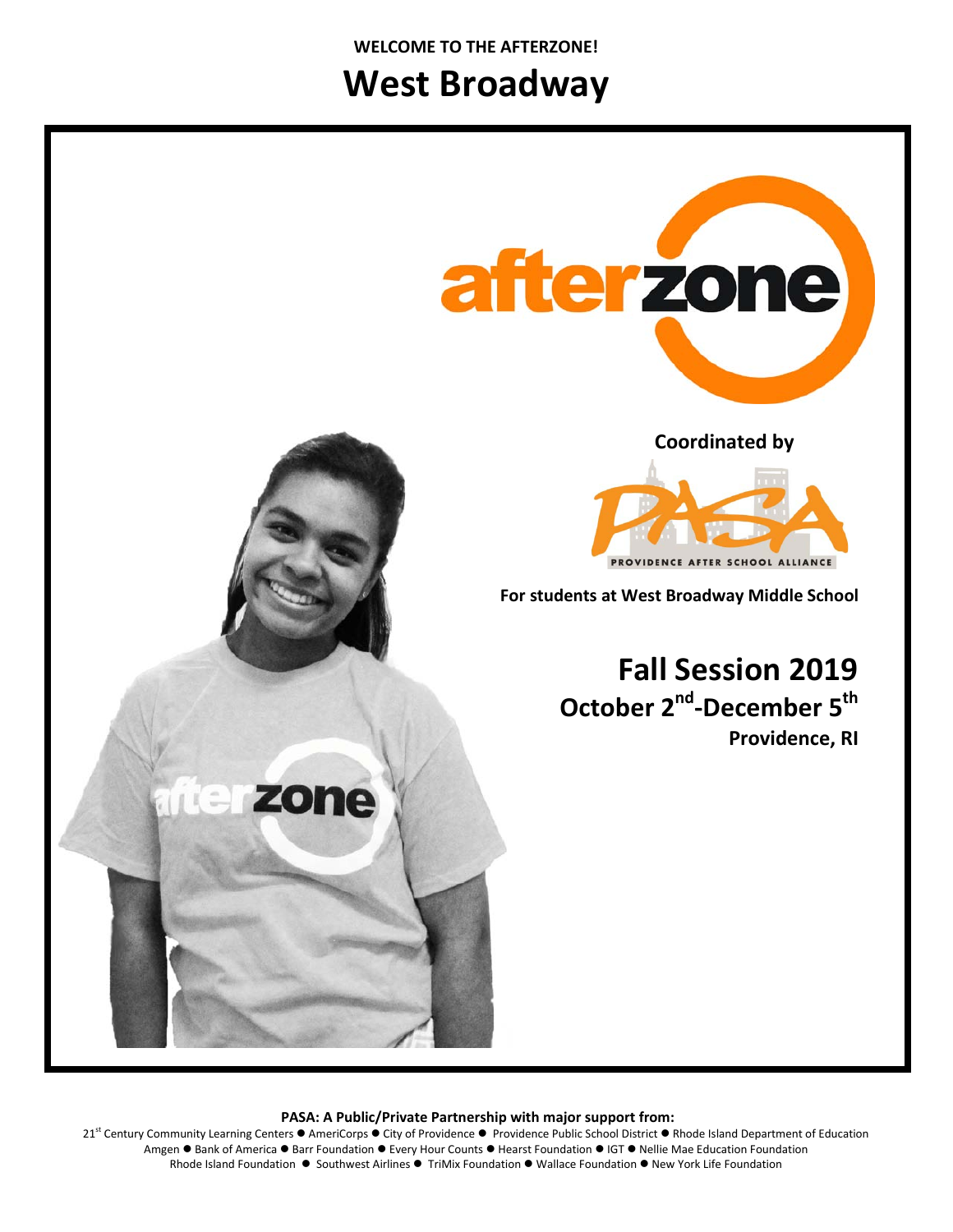### **WELCOME TO THE AFTERZONE!**

## **West Broadway**

# what is an after zone

This year 1,900 Providence public middle school students will enjoy fun, safe after-school programs—ranging from sports, arts and music, to hands-on science--in the Providence After School Alliance's (PASA) AfterZone. We'd like your child to be one of them--**for free**! Because PASA works closely with the schools, your child can sign up for an AfterZone program of their choice in their school, four sessions per year (fall, winter, spring, and summer). If you are interested in seeing the AfterZone in action, please contact your site coordinator. The AfterZone always welcomes families and guardians as guests into the program.

### **Your child will enjoy:**

- **High quality, safe programs** offered by experienced program providers from some of Providence's best organizations, teachers, and trained youth workers.
- **A healthy supper** at the start of the program that includes a meat, a vegetable, a fruit, milk or juice.
- **Free transportation** to any offsite programs (off school grounds) back to the school for AfterZone dismissal.
- **Free school bus transportation back to their home neighborhood** at the end of AfterZone dismissal. You are also always welcome to pick up your child at the end of the program day.

Students who spend **at least** 30 days in the AfterZone during middle school come to school more, do better in math, want to learn during the school day and have better relationships with their teachers. Students who spend 50 or more days in AfterZone programming during middle school go on to graduate high school.

Please note that **students are enrolled on a "first-come, first-served" basis**, so the sooner your child returns this brochure, the more likely they are to have a spot. We can't guarantee that students will be enrolled in programs they select, but we will offer other available programs similar to their choice program or put them on a waiting list for their choice program. Parents will receive written confirmation or a phone call letting them know if their student has been accepted for particular programs.

### To learn more about PASA and how you can be part of our success please visit **[www.mypasa.org](http://www.mypasa.org/)**

### **For more information on the AfterZone or how to register, please contact:** Tamera Garlington, West Broadway AfterZone Site Coordinator Work Cell: (401) 640-0614 **or** tgarlington@mypasa.org

#### **PASA: A Public/Private Partnership with major support from:**

21<sup>st</sup> Century Community Learning Centers ● AmeriCorps ● City of Providence ● Providence Public School District ● Rhode Island Department of Education Amgen . Bank of America . Barr Foundation . Every Hour Counts . Hearst Foundation . IGT . Nellie Mae Education Foundation Rhode Island Foundation  $\bullet$  Southwest Airlines  $\bullet$  TriMix Foundation  $\bullet$  Wallace Foundation  $\bullet$  New York Life Foundation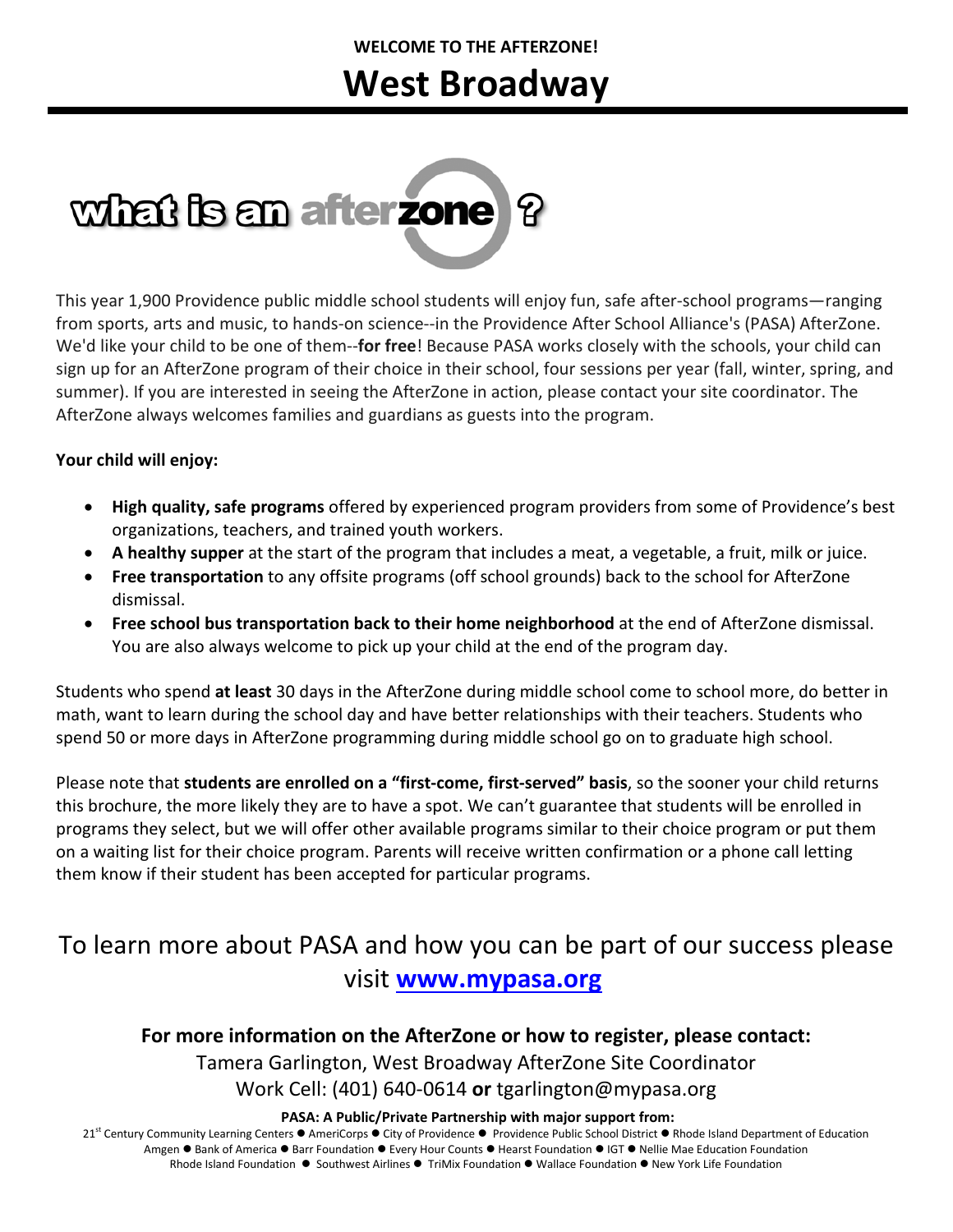**WELCOME TO THE AFTERZONE!**

## **West Broadway**

### ue es el  $\overline{\mathbf{Q}}$ **afterzone**

Este año 1,900 estudiantes secundarios de las escuelas públicas de Providencia, disfrutarán de programas de alta calidad en Providence After School Alliance's (PASA) AfterZone! Los programas incluyen, deportes, programas de artes y de música, y programas académicos. Por esa razón, nos gustaría que su hijo/a sea parte de nuestros programas. Los programas son gratis! PASA trabaja en colaboración con las escuelas públicas de Providencia, para que su hijo pueda inscribirse en un programa de AfterZones en su escuela, cuatro veces al año (otoño, invierno, primavera y verano). Si está interesado en ver AfterZone en acción, comuníquese con el coordinador de su sitio. The AfterZone siempre da la bienvenida a familias y tutores como invitados al programa.

### **Su hijo disfrutará:**

- **Alta calidad**: programas ofrecidos por profesionales de las mejores organizaciones en la ciudad.
- **Una cena**: comida saludable al inicio del programa que incluye una carne, una verdura, una fruta, leche o jugo.
- **Transporte**: El programa ofrece transporte gratuito a todos los participantes al final del día. También usted está siempre bienvenido a recoger a su hijo al final del día.

• **Transporte**: El programa ofrece transporte gratuito a todos los participantes al final del día. También usted está siempre bienvenido a recoger a su hijo al final del día.

Sabía que los estudiantes que atienden el AfterZone por 30 días o más, tienen mejor notas en matemáticas, y tienen mejor relaciones con sus profesores. Los estudiantes que pasan 50 o más días en el AfterZones durante su tiempo en la escuela, están. Mejores preparados para graduarse.

Por favor tenga en cuenta que los programas se llenan rápido. Por esa esa razón regrese este folleto, lo más rápido posible. No podemos garantizar que los estudiantes serán inscritos en programas que seleccionen. Si los programas están llenos, vamos a ofrecer otros programas similares o ponerlos en una lista de espera. Los padres recibirán una confirmación por escrito o una llamada telefónica haciéndoles saber si su hijo ha sido aceptado.

### Para aprender más acerca de PASA y cómo usted puede ser parte de nuestro éxito visite [www.mypasa.org](http://www.mypasa.org/)

### **Para obtener más información sobre el AfterZones o cómo registrarse, por favor póngase en contacto con:**

Tamera Garlington, Coordinador West Broadway AfterZone Trabajo Celular: (401) 640-0614 **o** tgarlington@mypasa.org

**PASA: A Public/Private Partnership with major support from:**

21<sup>st</sup> Century Community Learning Centers ● AmeriCorps ● City of Providence ● Providence Public School District ● Rhode Island Department of Education Amgen . Bank of America . Barr Foundation . Every Hour Counts . Hearst Foundation . IGT . Nellie Mae Education Foundation Rhode Island Foundation  $\bullet$  Southwest Airlines  $\bullet$  TriMix Foundation  $\bullet$  Wallace Foundation  $\bullet$  New York Life Foundation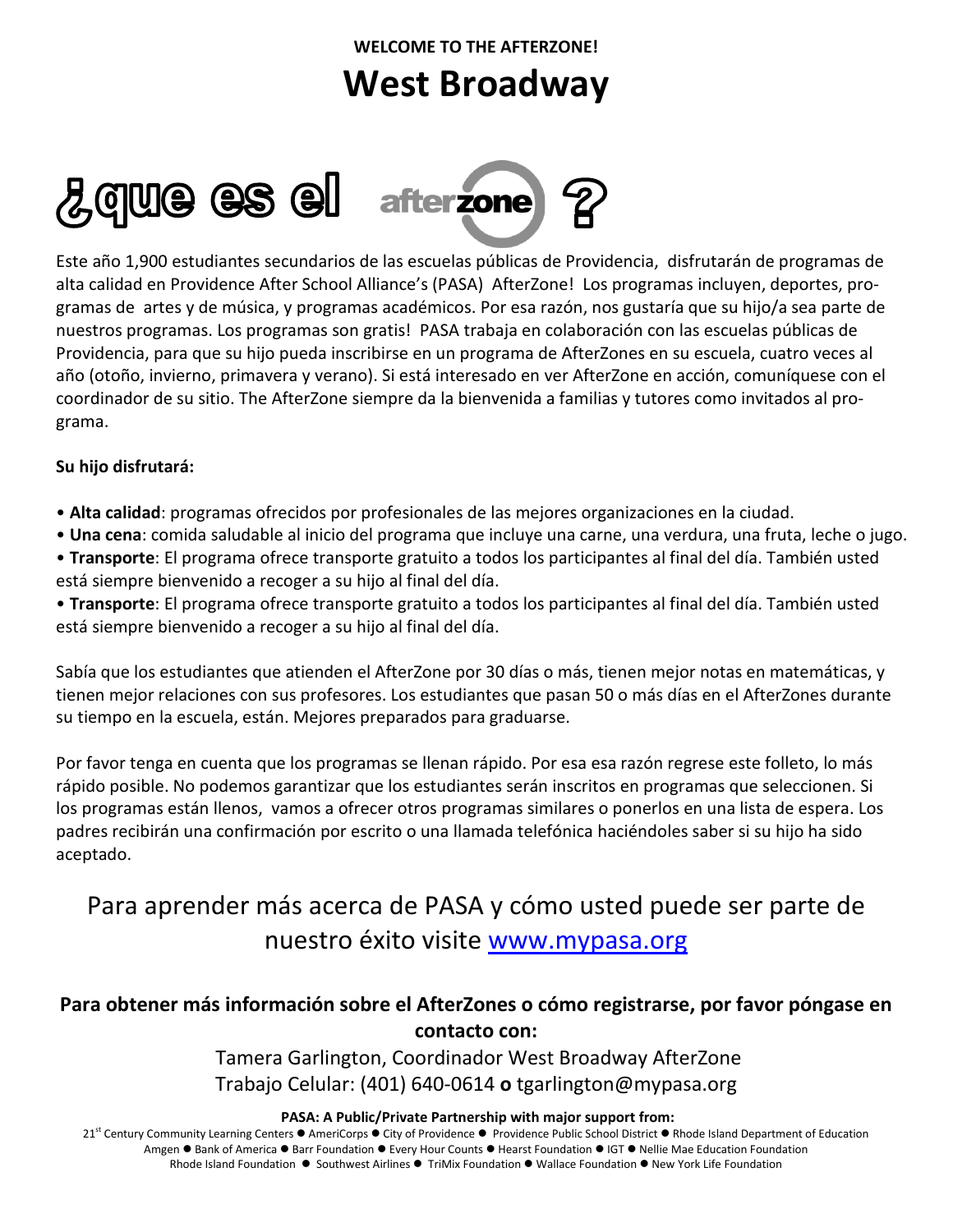

- Return completed brochures to your school's main office ONLY.
- ALL sections in these brochures must be complete before you submit this form. This includes the signature of your parent or legal guardian.
	- SIGN UP EARLY-programs fill up quickly!
- **Programs are free, and students will be enrolled on a "first-come, first-served" basis.** We cannot guarantee that students will be enrolled in programs that are selected. Families will receive either written confirmation or a phone call letting them know if their student has been accepted for particular programs.
- **Students are required to attend ALL days** their particular programs meet. Students may sign up for any or all of the following sessions:
	- Fall 2019 : October 2, 2019 December 5, 2019
	- Winter 2020 : January 21, 2020 – March 26, 2020
	- Spring 2020: April 20, 2020 - May 28, 2020
- Students who have more than two unexcused absences or who do not comply with AfterZone code of conduct can be removed from programs.
- **Although buses do drop off youth near their home at the end of the day** families are ultimately responsible for transportation.

Si desea un personal que hable **ESPAÑOL** llame a casa, por favor marque aquí.

### 2019/2020 Academic Year

## **student information**

Please complete the form below in its entirety. Be sure to **check** your gender and grade.

| first name: | birth date: |      |                                     |                   |
|-------------|-------------|------|-------------------------------------|-------------------|
| last name:  | gender:     | male | $\Box$ female                       | $\mathsf I$ other |
| school:     | grade:      |      | $\Box$ 5 $\Box$ 6 $\Box$ 7 $\Box$ 8 |                   |
| homeroom    | student id/ |      |                                     |                   |
| teacher:    | $lunch$ #:  |      |                                     |                   |
|             | email:      |      |                                     |                   |

## **family information**

| * parent / guardian 1 |      |                 | * parent / guardian 2<br>(and/or emergency contact) |               |  |
|-----------------------|------|-----------------|-----------------------------------------------------|---------------|--|
| name:                 |      |                 | name:                                               |               |  |
| relationship:         |      |                 | relationship:                                       |               |  |
| cell phone:           |      |                 | cell phone:                                         |               |  |
| work phone:           |      |                 | work phone:                                         |               |  |
| other phone:          |      |                 | other phone:                                        |               |  |
| email:                |      |                 | email:                                              |               |  |
| address:              |      |                 | address:                                            |               |  |
| city:                 |      |                 | city:                                               |               |  |
| state:                | zip: |                 | state:                                              | zip:          |  |
| <b>STAFF ONLY</b>     |      |                 |                                                     |               |  |
| Date received:        |      | Date processed: |                                                     | Staff person: |  |

Página/Page | 1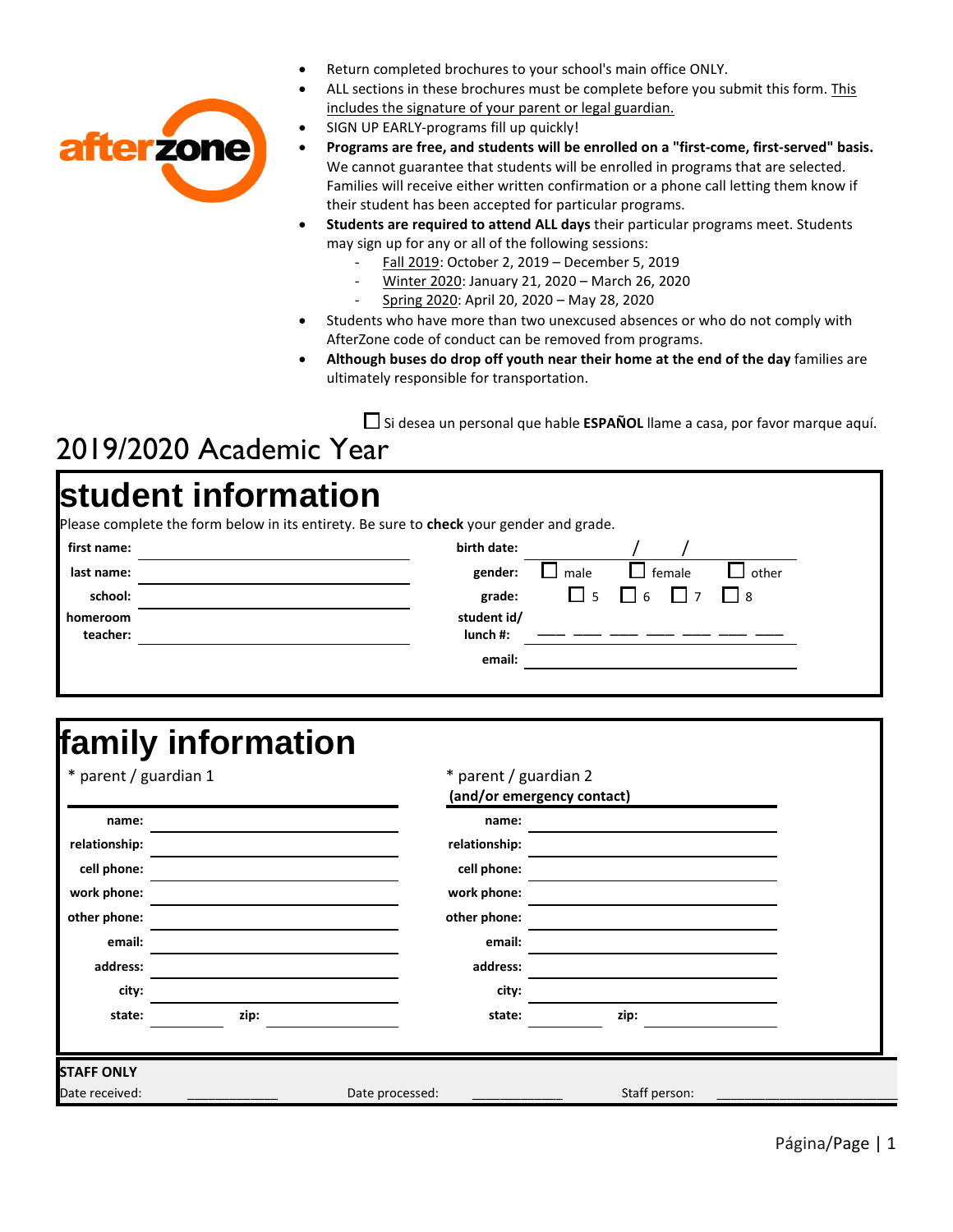

- Por favor **SOLAMENTE** devuela los folletos a la oficina principal de su escuela.
- TODAS las secciones de este folleto deben estar completas antes de entregar este folleto. Esto incluye la firma de su padre o tutor legal.
	- ¡LOS PROGRAMAS SE LLENAN RÁPIDO POR FAVOR ENTREGUE ESTE FOLLETO LO MÁS PRONTO POSIBLE!
- Los programas son gratuitos y los estudiantes serán inscritos al "el primero que llegue será el primero servido". No podemos garantizar que los estudiantes seran inscritos al programa que seleccionen en el folleto. Las familias recibirán una confirmación por scrito o una llamada telefónica para informarles si su estudiante ha sido aceptado para programas en particular.
- Los estudiantes deben asistir TODOS los días que se reúnen sus programas particulares. Los estudiantes pueden inscribirse en cualquiera o todas las siguientes sesiones:
- Los estudiantes que tienen más de dos ausencias injustificadas o que no cumplen con el código de conducta AfterZone pueden ser removidos de los programas:
	- Otoño 2019 : octubre 2, 2018 diciembre 6, 2018
	- Invierno 2020 : enero 21, 2020 – marzo 26, 2020
	- Primavera 2020 : abril 20, 2020 – mayo 28, 2020
- Aunque los autobuses dejan a los jóvenes cerca de su casa al final del día, las familias son responsables del transporte.

Si desea un personal que hable **ESPAÑOL** llame a casa, por favor marque aquí.

## Años Escolar 2019/2020

**correo electrónico: dirección: ciudad:** 

| linformación del estudiante |                                                                                               |
|-----------------------------|-----------------------------------------------------------------------------------------------|
|                             | Por favor, rellene este formulario abajo en su totalidad. Asegurase marcar su género y grado. |
| nombre:                     | fecha de nacimiento:                                                                          |
| apellido:                   | género: $\Box$<br>masculino<br>femenino<br>otro                                               |
| escuela:                    | $\overline{5}$<br>6<br>grado:                                                                 |
| maestro de clase:           | número de identificación:                                                                     |
|                             | correo electrónico:                                                                           |
|                             |                                                                                               |
| linformación familiar       |                                                                                               |
| * padre / tutor legal 1     | * padre / tutor legal 2                                                                       |
|                             | (o contacto de emergencia)                                                                    |
| nombre:                     | nombre:                                                                                       |
| relación al estudiante:     | relación al estudiante:                                                                       |
| numero de                   | numero de                                                                                     |
| teléfono de celular:        | teléfono de celular:                                                                          |
| numero del trabajo:         | numero del trabajo:                                                                           |
| otro teléfono:              | otro teléfono:                                                                                |

**SOLAMENTE PARA USO DEL PERSONAL** Date received: \_\_\_\_\_\_\_\_\_\_\_\_\_\_\_\_\_\_\_ Date processed: \_\_\_\_\_\_\_\_\_\_\_\_\_\_\_\_\_\_\_\_\_\_\_ Staff person:

**estado: código postal:** 

**correo electrónico: dirección: ciudad:** 

**estado: código postal:**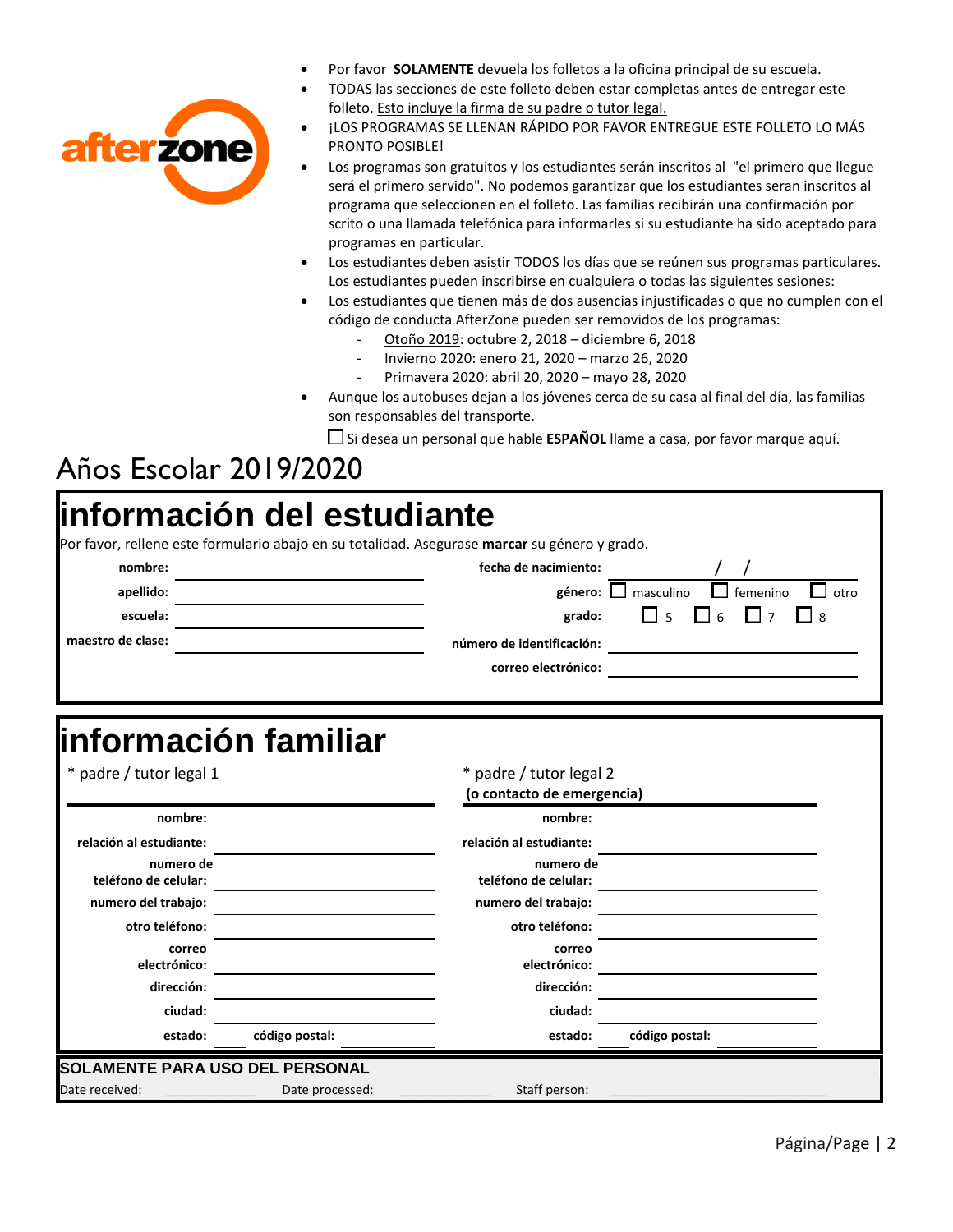## **transportation**

### **\* getting home**

**THIS SECTION IS REQUIRED**

**Please check yes or no for EACH statement. It is important that we know your preferences for EVERY option listed below:**

| $\Box$ ves           | $\Box$ no | will pick my child up at the school at the end of the day.                                                                                                                                               |
|----------------------|-----------|----------------------------------------------------------------------------------------------------------------------------------------------------------------------------------------------------------|
| $\Box$ yes $\Box$ no |           | I grant my child permission to walk home alone from the program location at the end of the day.                                                                                                          |
| $\Box$ ves $\Box$ no |           | grant my child permission to take the school late bus.<br>In the event that myself and the persons authorized for pick up are not able to arrive on time, I will allow my<br>child to take the late bus. |

**At the end of the day, late bus transportation to home neighborhoods is provided for all youth participating in the AfterZone.**

If a youth does not have permission to walk or take a bus home at the end of the day, they must be picked up by a person on the pick-up list below between 5:15-5:30 p.m. on all Program days.

### **\* pick up / emergency contacts THIS SECTION IS REQUIRED**

**At the end of the day, late bus transportation to home neighborhoods is provided for all youth participating in the AfterZone if parents give approval below.** Parents are always welcome to pick up students at the end of the program day.

**My child may be picked up by:**

| lname:                                                                                                                                                                              | relationship: | phone: |
|-------------------------------------------------------------------------------------------------------------------------------------------------------------------------------------|---------------|--------|
| lname:                                                                                                                                                                              | relationship: | phone: |
| lname:                                                                                                                                                                              | relationship: | phone: |
| name:                                                                                                                                                                               | relationship: | phone: |
| Please add as many names to this pick-up list as you like on additional sheet of paper. Only those listed above or on your<br>additional sheet will be allowed to pick up students. |               |        |

| My child may NOT be picked up by: |               |        |
|-----------------------------------|---------------|--------|
| mame:                             | relationship: | phone: |
| name:                             | relationship: | phone: |
| mame:                             | relationship: | phone: |
|                                   |               |        |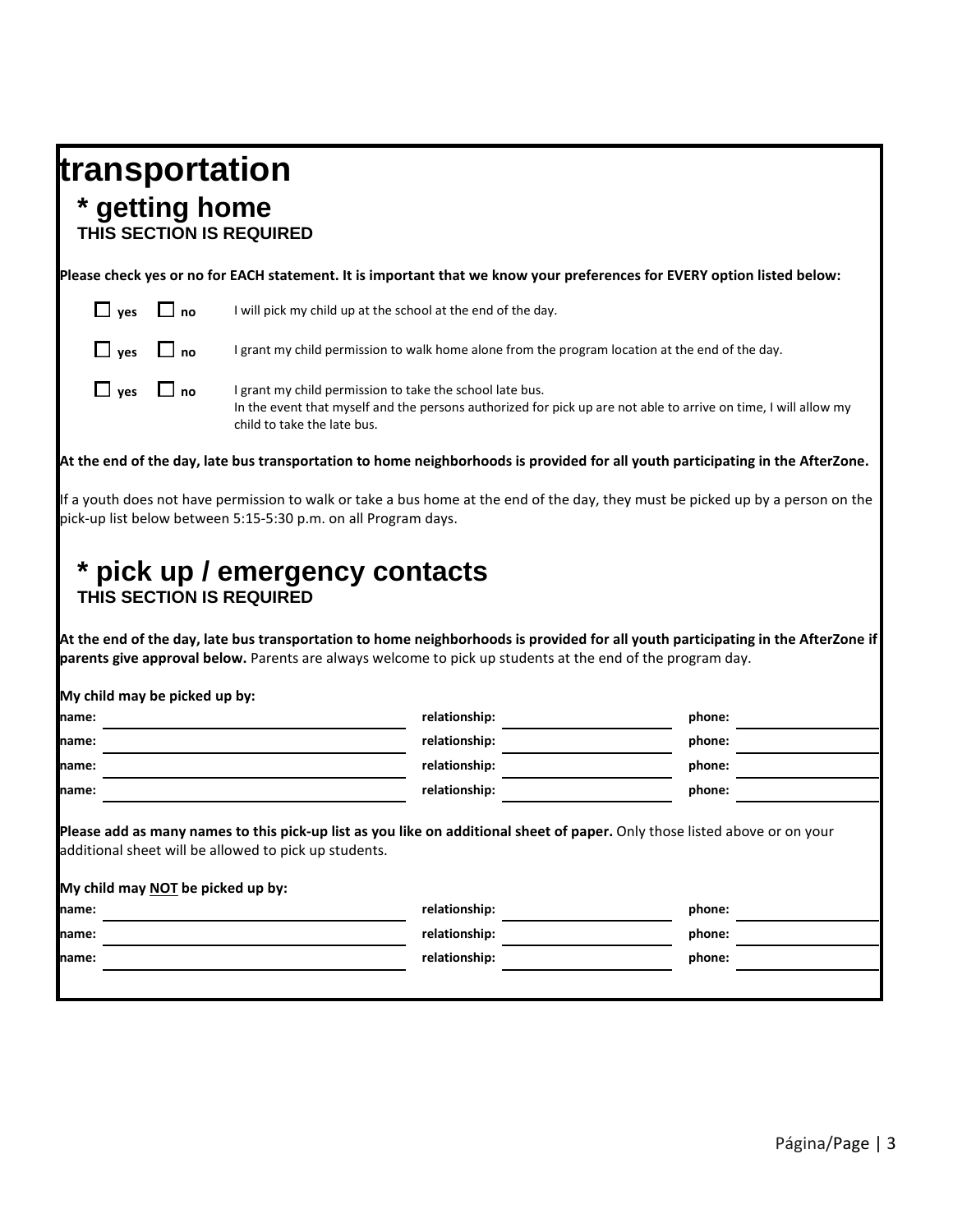## **transportación**

### **\* llegando a casa ESTA SECCIÓN ES REQUERIDA**

**Por favor elije SI o NO para cada frase. Es muy importante que sepamos sus preferencias para cada frase escrita:**

| $\Box$ sí $\Box$ no | Yo voy a recojer a mi hijo/a al termino del día.                                           |
|---------------------|--------------------------------------------------------------------------------------------|
| $\Box$ sí $\Box$ no | Yo le doy permiso a mi hijo/a que camine a la casa solo/a del programa al termino del día. |
| $\Box$ sí $\Box$ no | Yo le doy permiso a mi hijo/a que monte el autobús escolar de la tarde.                    |

#### **Al final del día, el autobús escolar a los vecindarios caseros se proporciona para todos los jóvenes que participan en el programa AfterZone.**

Si el joven no tiene permiso para caminar a tomar un autobús a casa al final del día, debe ser recogido por una persona en al lista de recogida a continuación entre 5:15-5:30 p.m. en todos los días del programa.

### **\* recoger / contactos de emergencia**

ESTA SECCIÓN ES REQUERIDA

**Al final día, el transporte en autobús escolar a los vecindarios caseros se proporciona para todos los jóvenes que participan en el programa AfterZone si los padres dan la aprobación abajo.** Los padres son siempre bienvenidos los estudiantes al final del programa.

| Mi hijo/a puede ser recogido por:                                                                                               |                                                                                                                                     |                     |  |
|---------------------------------------------------------------------------------------------------------------------------------|-------------------------------------------------------------------------------------------------------------------------------------|---------------------|--|
| nombre:                                                                                                                         | relación:                                                                                                                           | numero de teléfono: |  |
| Inombre:                                                                                                                        | relación:                                                                                                                           | numero de teléfono: |  |
| nombre:                                                                                                                         | relación:                                                                                                                           | numero de teléfono: |  |
| nombre:                                                                                                                         | relación:                                                                                                                           | numero de teléfono: |  |
|                                                                                                                                 | Si necesita añadir más personas por favor utilice una hoja adicional. Solamente las personas escritos arriba o en escritos arriba o |                     |  |
|                                                                                                                                 |                                                                                                                                     |                     |  |
|                                                                                                                                 | relación:                                                                                                                           | numero de teléfono: |  |
| en su hoja adicional podrán recoger su hijo/a.<br>Mi hijo/a NO PUEDE ser recogido por las personas abajo:<br>nombre:<br>nombre: | relación:                                                                                                                           | numero de teléfono: |  |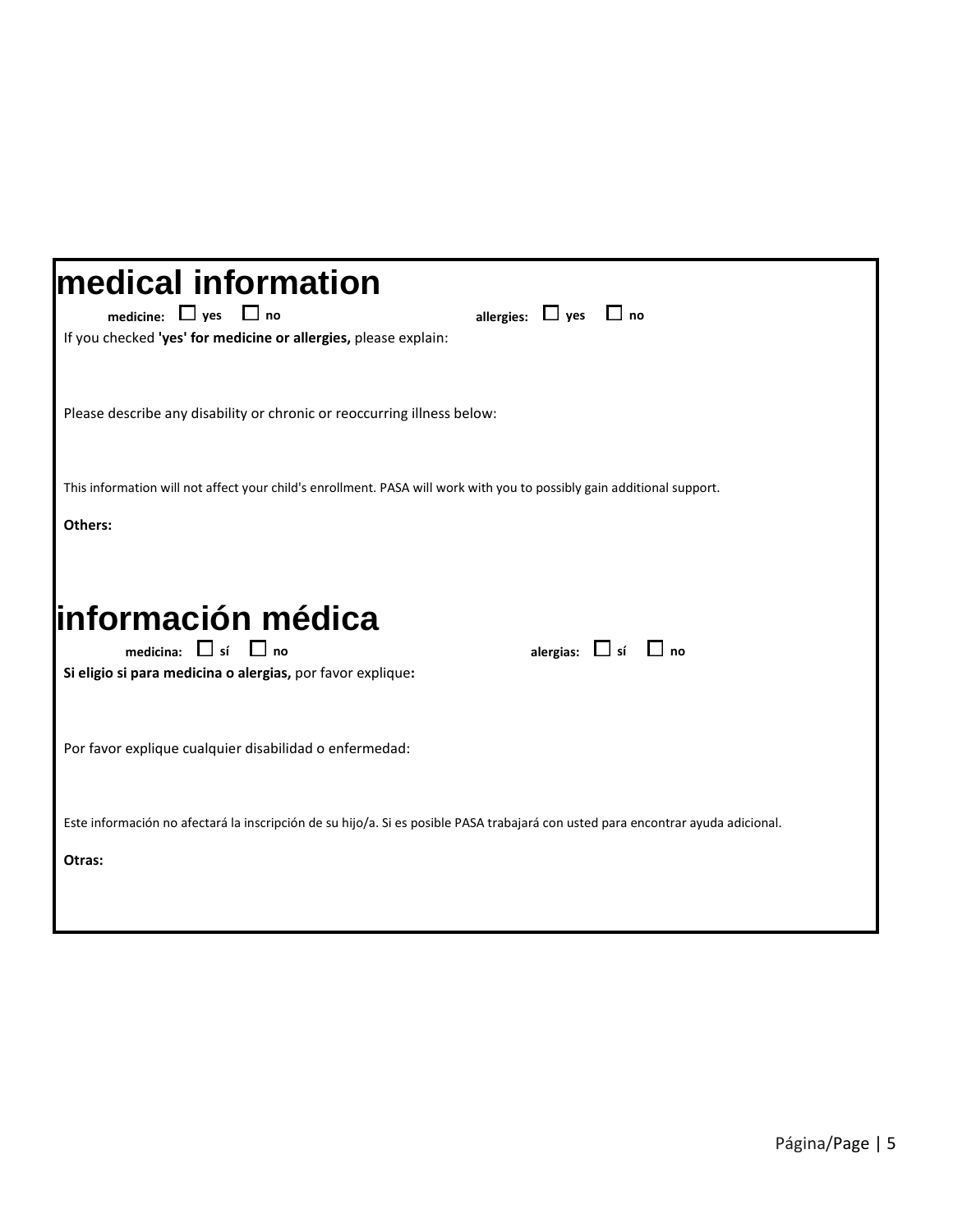## **permission**

In the AfterZone, our goal is to help your child reach his or her full potential, socially, emotionally, and academically. In order to do that, we share some information about your child with the Providence Public School Department and they share some information about your child with us. PPSD and the AfterZone are partners in creating a full year learning experience for your child, and sharing this information can help us better serve your child and understand if the program is having a positive impact on your child's academic and social/emotional success. Additionally, the AfterZone works with third party evaluation partners to improve the quality of program experiences for your child, and therefore must share information with them as well. The AfterZone establishes strict confidentiality agreements with everyone with whom we share information.

#### **What types of information do we share?**

The AfterZone sometimes shares the information we collect from you and your child with your child's school and stores that information on a password protected data management system operated by a third party. Examples of the type of information we might share are his/her attendance in the AfterZone and responses on surveys.

#### **What is the AfterZone asking for and why?**

We would like your permission to share the information we collect from you and your child with your child's school as well as our evaluation partners. Examples of the type of information we would share are his or her attendance in the AfterZone and responses on surveys. If the AfterZone provides this kind of information to your child's school, then we will be better able to provide services for your child. Similarly, providing this information to our evaluation partners allows the AfterZone to better design programs for your children in the future.

We would also like your permission to have the Providence Public School Department release your child's student record to the AfterZone. The student record has information such as your child's attendance, enrollment history up to and including graduation information, demographics, scores on assessments (for example - STAR), types of services they may receive, discipline history, and other information. Having this information will help us better understand how our services work and how we might improve them as well as enable strong collaboration with your child's school to work toward your child's best interests.

#### **Who will see my child's information?**

The only people who will see your child's student record are AfterZone staff, program evaluation partners, and administrators who are making programming decisions to better meet the needs of your family and school. Please remember that the AfterZone establishes strict confidentiality agreements with everyone with whom we share information.

#### **How will the AfterZone protect my child's information?**

All AfterZone staff members receive extensive training in privacy procedures and follow strict guidelines to protect the confidentiality of records. AfterZone staff keep all child records locked in a secure location or in a password-protected, secure database. All electronic files containing information about your child will be protected by a password. Only senior staff members of the AfterZone will have access to the passwords and to student data on the database.

\_\_\_\_ (**please initial**) I have read and understand the information above about sharing of my child's AfterZone participation data and school record between the AfterZone and the Providence Public School Department (PPSD). Additional information about FERPA privacy rights available online or through PPSD's Office of Research, Planning and Accountability.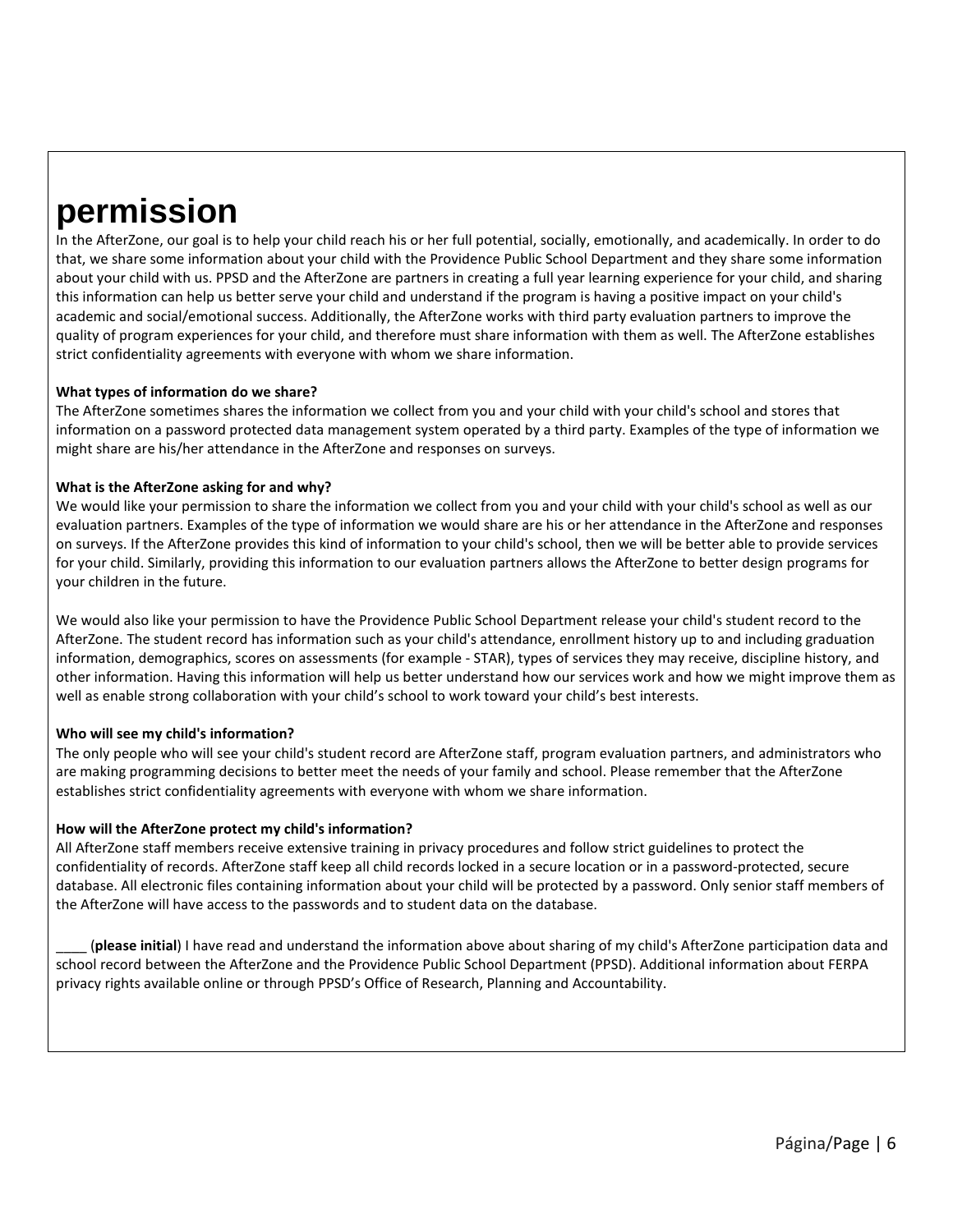### 2019/2020 Academic Year

|                                                                                                                                 | Your answers to these questions will not affect your child's participation in the AfterZone                                                                                                                                                                                                                                                                                                                                                                                                                                                                                                                                                                                                                                                                                                                                                                                                                                                                                                                                                                                                                                                                                                                     |
|---------------------------------------------------------------------------------------------------------------------------------|-----------------------------------------------------------------------------------------------------------------------------------------------------------------------------------------------------------------------------------------------------------------------------------------------------------------------------------------------------------------------------------------------------------------------------------------------------------------------------------------------------------------------------------------------------------------------------------------------------------------------------------------------------------------------------------------------------------------------------------------------------------------------------------------------------------------------------------------------------------------------------------------------------------------------------------------------------------------------------------------------------------------------------------------------------------------------------------------------------------------------------------------------------------------------------------------------------------------|
|                                                                                                                                 | Youth Date of Birth: Vouth Date of Birth:                                                                                                                                                                                                                                                                                                                                                                                                                                                                                                                                                                                                                                                                                                                                                                                                                                                                                                                                                                                                                                                                                                                                                                       |
| Student Name: Name and Student Name and Student Name and Student Assembly                                                       |                                                                                                                                                                                                                                                                                                                                                                                                                                                                                                                                                                                                                                                                                                                                                                                                                                                                                                                                                                                                                                                                                                                                                                                                                 |
| Providence Public School Department to share that information with the AfterZone.<br>$\Box$ yes, I give my permission $\Box$ no | I understand why the AfterZone is asking my permission to access my child's student record, and I grant permission to the                                                                                                                                                                                                                                                                                                                                                                                                                                                                                                                                                                                                                                                                                                                                                                                                                                                                                                                                                                                                                                                                                       |
| appropriate school faculty and Providence Public School staff.<br>$\Box$ yes, I give my permission $\Box$ no                    | I understand why the AfterZone is asking my permission to share information about my child collected by AfterZone staff with                                                                                                                                                                                                                                                                                                                                                                                                                                                                                                                                                                                                                                                                                                                                                                                                                                                                                                                                                                                                                                                                                    |
| party evaluation partners.<br>$\Box$ yes, I give my permission $\Box$ no                                                        | I understand why the AfterZone is asking my permission to share information about my child collected by AfterZone staff with third                                                                                                                                                                                                                                                                                                                                                                                                                                                                                                                                                                                                                                                                                                                                                                                                                                                                                                                                                                                                                                                                              |
|                                                                                                                                 | In order to improve the AfterZone and make sure it meets the needs of students and their families, we may conduct surveys of you,<br>your child and/or your child's family a few times per year. These surveys will ask questions about the kinds of programs your child<br>would like to see in the AfterZone and what they are learning. The answers will be used to improve and to evaluate the AfterZone.                                                                                                                                                                                                                                                                                                                                                                                                                                                                                                                                                                                                                                                                                                                                                                                                   |
| Do we have your permission to conduct surveys with you and/or your child?<br>$\Box$ yes, I give my permission $\Box$ no         |                                                                                                                                                                                                                                                                                                                                                                                                                                                                                                                                                                                                                                                                                                                                                                                                                                                                                                                                                                                                                                                                                                                                                                                                                 |
| take photos. We will never share with or sell your child's photo to any other organization or individual.                       | Sometimes, The Providence After School Alliance and its partners as listed in this brochure use photos of AfterZone participants in<br>publicity and marketing materials, such as on the program's website. In addition, the media sometimes comes into the program to                                                                                                                                                                                                                                                                                                                                                                                                                                                                                                                                                                                                                                                                                                                                                                                                                                                                                                                                          |
| Do we have your permission to take and use photos of your child?<br>$\Box$ yes, I give my permission $\Box$ no                  |                                                                                                                                                                                                                                                                                                                                                                                                                                                                                                                                                                                                                                                                                                                                                                                                                                                                                                                                                                                                                                                                                                                                                                                                                 |
| Providence After School Alliance, please call Ann Durham at 401-490-9599, ext. 107.                                             | If you have any questions or concerns about the above information and would like to discuss it with someone from the                                                                                                                                                                                                                                                                                                                                                                                                                                                                                                                                                                                                                                                                                                                                                                                                                                                                                                                                                                                                                                                                                            |
|                                                                                                                                 | I understand that my records are protected under the Federal Confidentiality Regulations (42CFR Part 2), Mental Health Law (40.1-2-<br>26) and Health Care Information Act (RI General Laws 5.37.3-4), and cannot be disclosed without my written consent except as<br>otherwise specifically provided by law. Any information released or received as a result of this consent shall not be relayed in any<br>way to another person, organization or entity, without additional written consent from me unless it is by the Executive Director of<br>the Providence After School Alliance acting in my behalf. I understand that state law mandates reporting of suspected abuse/neglect<br>(to children, elderly and disabled persons) to the appropriate State authorities. I may withdraw this consent by giving written<br>notification to the above party, at any time prior to the disclosure or release of the information. I understand and consent to my<br>child's case file, and record being reviewed and information being used for administrative case review and program evaluation. I<br>have read (or had it read to me), understand and agree to the conditions as outlined in this release. |
|                                                                                                                                 | Date: _______________________                                                                                                                                                                                                                                                                                                                                                                                                                                                                                                                                                                                                                                                                                                                                                                                                                                                                                                                                                                                                                                                                                                                                                                                   |
|                                                                                                                                 |                                                                                                                                                                                                                                                                                                                                                                                                                                                                                                                                                                                                                                                                                                                                                                                                                                                                                                                                                                                                                                                                                                                                                                                                                 |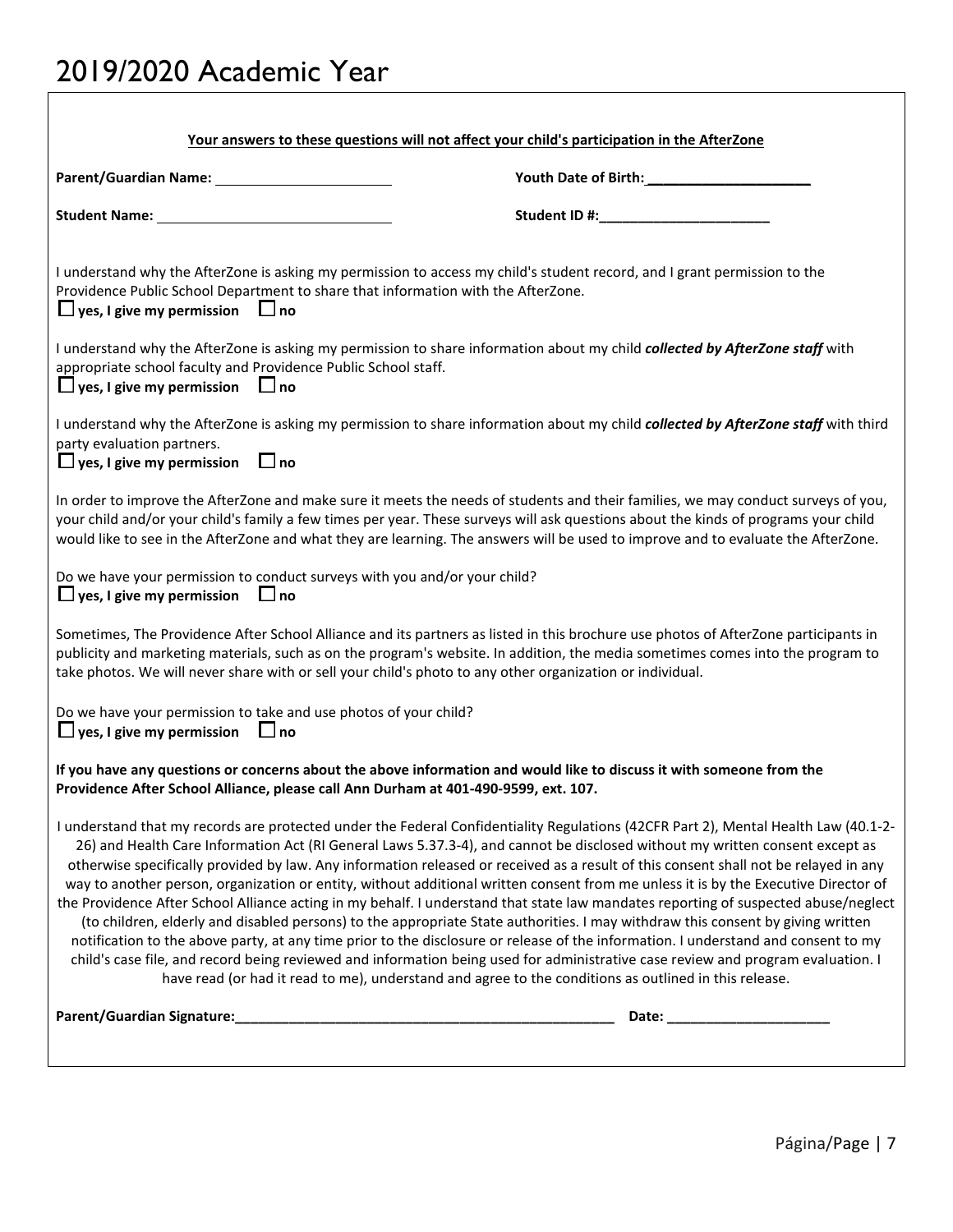## **permiso**

En el programa AfterZone, nuestro objetivo es ayudar a su hijo/a alcanzar su máximo potencial, socialmente, emocionalmente y académicamente. Para alcanzar nuestro objetivo, compartimos cierta información sobre su hijo con el Departamento de la Escuela Pública de Providence y ellos comparten con nosotros información acerca de su hijo. PPSD y AfterZone son socios en la creación de una experiencia de aprendizaje de año completo para su hijo, y compartir esta información puede ayudarnos a servir mejor a su hijo y entender si el programa está teniendo un impacto positivo en el éxito académico y socialmente/emocionalmente. Además, el programa AfterZone trabaja con evaluadores de terceros para mejorar la calidad de las experiencias del programa para su hijo/a y, por lo tanto, también debe compartir información con ellos. AfterZone establece estrictos acuerdos de confidencialidad con todos aquellos con quienes compartimos información.

#### **¿Qué tipo de información compartimos?**

El programa AfterZone a veces comparte la información que recibimos de usted y su hijo con la escuela de su hijo y se guarda esa información en un sistema de administración de datos protegido por una contraseña y es operado por un socio tercero. Ejemplos del tipo de información que podríamos compartir es la asistencia en AfterZone y sus respuestas en las encuestas.

#### **¿Qué es lo que pide el programa AfterZone y porqué?**

Quisiéramos su permiso para compartir la información que recibimos de usted y su hijo con la escuela de su niño así como nuestros socios de evaluación. Ejemplos del tipo de información que compartimos es la asistencia en el programa AfterZone y sus respuestas en las encuestas. Si AfterZone proporciona este tipo de información a la escuela de su hijo, entonces estaremos mejor capacitados para brindarle servicios a su hijo. Del mismo modo, proporcionar esta información a nuestros socios de evaluación permite a AfterZone diseñar mejor programas para sus hijos en el futuro.

También nos gustaría su permiso para que el Departamento de Escuelas Públicas de Providence comparte el registro estudiantil de su hijo con el programa AfterZone. El expediente del estudiante tiene información tal como la asistencia de su hijo, el historial de inscripción hasta e incluyendo información de graduación, datos demográficos, calificaciones en las evaluaciones (por ejemplo - STAR), tipos de servicios que pueden recibir, información de la disciplina y más información. Tener esta información nos ayudará a entender mejor cómo funcionan nuestros servicios, cómo podemos mejorarlos y permitir una fuerte colaboración con la escuela de su hijo para trabajar hacia los mejores intereses de su hijo.

#### **¿Quién va a ver la información de mi hijo?**

Las únicas personas que verán el registro de de su hijo son el personal de AfterZone, los socios de evaluación del programa y los administradores que están tomando decisiones de programación para mejor satisfacer las necesidades de su familia y la escuela. Recuerde que el programa AfterZone establece estrictos acuerdos de confidencialidad con todos aquellos con quienes compartimos información.

#### **¿Cómo protegerá el programa AfterZone la información de mi hijo?**

Todos los miembros del personal de AfterZone reciben una amplia capacitación en procedimientos de privacidad y siguen pautas estrictas para proteger la confidencialidad de los registros. El personal de AfterZone mantiene todos los registros secundarios bloqueados en una ubicación segura o en una base de datos segura protegida por contraseña. Todos los archivos electrónicos que tienen información sobre su hijo estarán protegidos por una contraseña. Solamente los miembros superiores del personal de AfterZone tendrán acceso a las contraseñas y a los datos de los estudiantes.

Si su respuesta es NO a alguna de las preguntas, su hijo puede aún participar plenamente en el programa. Por favor, asegúrese de marcar SÍ o NO para cada pregunta.

\_\_\_\_ (**por favor, inicial**) He leído y entiendo la información anterior sobre el programa AfterZone comparte los datos de participación de mi hijo/a y el registro escolar entre AfterZone y el Departamento de Escuelas Públicas de Providence (PPSD). Información adicional sobre los derechos de privacidad de FERPA está disponible en línea o a través de la Oficina de Investigación, Planificación, y Responsabilidad de PPSD.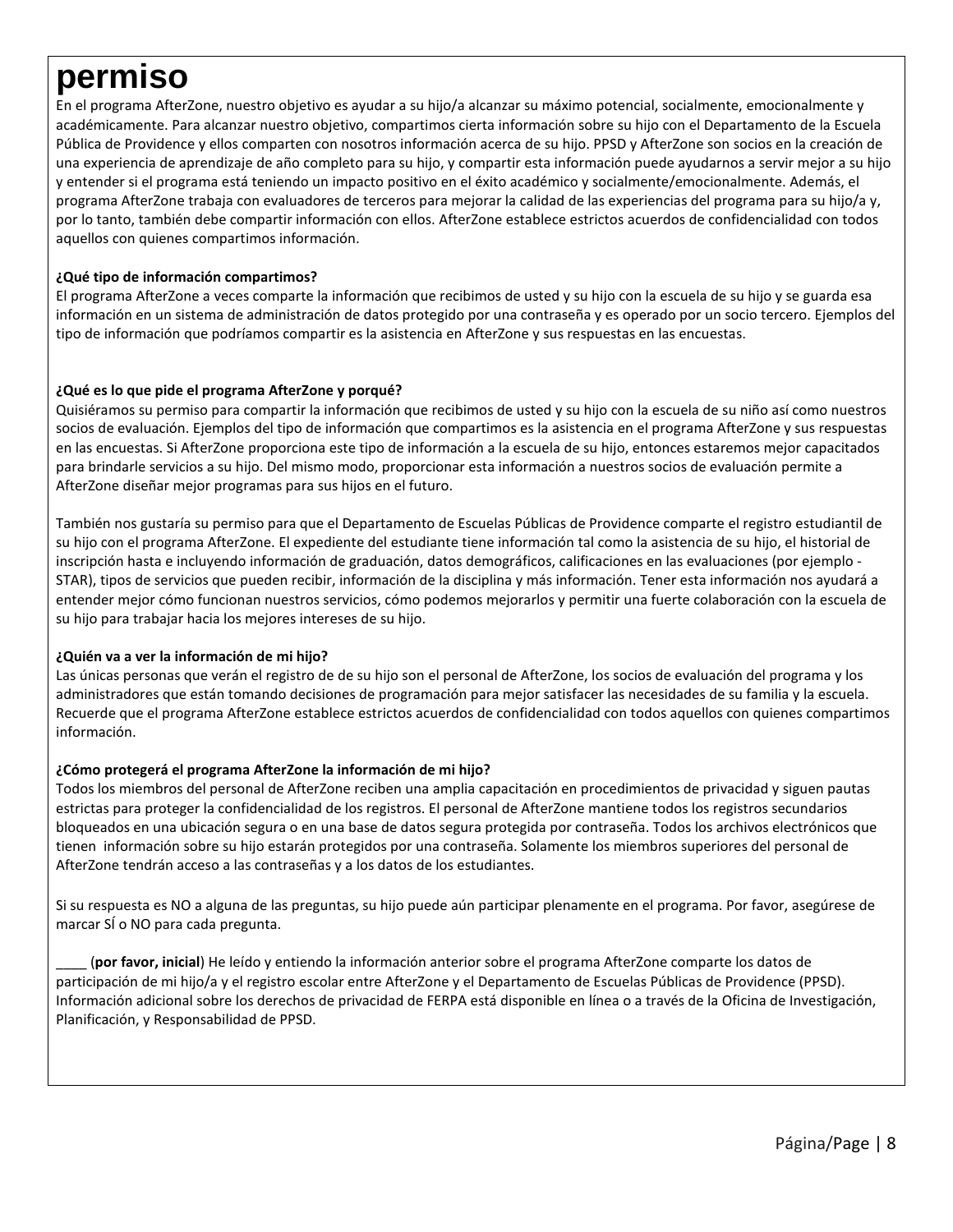### Años Escolar 2019/2020

|                                                                                                                                                                                                                                                                                                                                                                                                                                                                                                                                                                                                                                                                                                                                                                                                                                                                                                              | Sus respuestas a estas preguntas no afectarán la participación de su hijo en el AfterZone.                                                                                                                                                                                                                                                                                                                              |
|--------------------------------------------------------------------------------------------------------------------------------------------------------------------------------------------------------------------------------------------------------------------------------------------------------------------------------------------------------------------------------------------------------------------------------------------------------------------------------------------------------------------------------------------------------------------------------------------------------------------------------------------------------------------------------------------------------------------------------------------------------------------------------------------------------------------------------------------------------------------------------------------------------------|-------------------------------------------------------------------------------------------------------------------------------------------------------------------------------------------------------------------------------------------------------------------------------------------------------------------------------------------------------------------------------------------------------------------------|
|                                                                                                                                                                                                                                                                                                                                                                                                                                                                                                                                                                                                                                                                                                                                                                                                                                                                                                              |                                                                                                                                                                                                                                                                                                                                                                                                                         |
|                                                                                                                                                                                                                                                                                                                                                                                                                                                                                                                                                                                                                                                                                                                                                                                                                                                                                                              |                                                                                                                                                                                                                                                                                                                                                                                                                         |
| Entiendo por qué el programa AfterZone me pide permiso para acceder al expediente del estudiante de mi hijo y doy permiso al<br>Departamento de la Escuela Pública de Providence para compartir esa información con AfterZone.<br>$\Box$ sí, doy mi permiso<br>$\Box$ no                                                                                                                                                                                                                                                                                                                                                                                                                                                                                                                                                                                                                                     |                                                                                                                                                                                                                                                                                                                                                                                                                         |
| AfterZone con la facultad de la escuela apropiada y el personal de la Escuela Pública de Providence.<br>$\Box$ sí, doy mi permiso $\Box$ no                                                                                                                                                                                                                                                                                                                                                                                                                                                                                                                                                                                                                                                                                                                                                                  | Entiendo por qué el programa AfterZone me pide permiso para compartir información sobre mi hijo (a) recopilada por el personal de                                                                                                                                                                                                                                                                                       |
| Entiendo por qué el programa AfterZone solicita mi permiso para compartir información sobre mi hijo recopilada por el personal de<br>AfterZone con socios de evaluación de terceros.<br>$\Box$ no<br>$\Box$ sí, doy mi permiso                                                                                                                                                                                                                                                                                                                                                                                                                                                                                                                                                                                                                                                                               |                                                                                                                                                                                                                                                                                                                                                                                                                         |
| Para mejorar el programa AfterZone y asegurarse de que cumple con las necesidades de los estudiantes y sus familias, podemos<br>programa AfterZone.                                                                                                                                                                                                                                                                                                                                                                                                                                                                                                                                                                                                                                                                                                                                                          | realizar encuestas de usted, su hijo y / o la familia de su hijo algunas veces al año. Estas encuestas harán preguntas sobre los tipos de<br>programas que su hijo le gustaría ver en AfterZone y lo que están aprendiendo. Las respuestas se utilizarán para mejorar y evaluar el                                                                                                                                      |
| ¿Tenemos su permiso para realizar encuestas con usted y / o su hijo?<br>$\Box$ sí, doy mi permiso $\Box$ no                                                                                                                                                                                                                                                                                                                                                                                                                                                                                                                                                                                                                                                                                                                                                                                                  |                                                                                                                                                                                                                                                                                                                                                                                                                         |
| A veces, El Providence After School Alliance (PASA) y sus socios, como se indica en este folleto, usan fotos de los participantes de<br>AfterZone en materiales publicitarios y de marketing, como en el sitio web del programa. Además, los medios de comunicación a<br>veces entran al programa para tomar fotos. Nunca compartiremos o venderemos la foto de su hijo a ninguna otra organización o<br>individuo.                                                                                                                                                                                                                                                                                                                                                                                                                                                                                          |                                                                                                                                                                                                                                                                                                                                                                                                                         |
| ¿Tenemos su permiso para tomar y usar fotos de su hijo?<br>$\Box$ sí, doy mi permiso $\Box$ no                                                                                                                                                                                                                                                                                                                                                                                                                                                                                                                                                                                                                                                                                                                                                                                                               |                                                                                                                                                                                                                                                                                                                                                                                                                         |
|                                                                                                                                                                                                                                                                                                                                                                                                                                                                                                                                                                                                                                                                                                                                                                                                                                                                                                              | Si tiene preguntas o inquietudes sobre la información anterior y desea hablar con alguien de la Providence After School Alliance<br>(PASA), por favor llame a Ann Durham al 401-490-9599, ext. 111.                                                                                                                                                                                                                     |
| Entiendo que mis registros están protegidos bajo las Regulaciones Federales de Confidencialidad (42CFR Parte 2), la Ley de Salud<br>Mental (40.1-2-26) y la Ley de Información de Atención de Salud (RI General 5.37.3-4), y no pueden ser divulgadas sin mi<br>consentimiento no será transmitida de ninguna manera a otra persona, organización o entidad, sin el consentimiento por escrito de<br>mí, a menos que sea por el Director Ejecutivo de la Providence After School Alliance actuando en mi nombre. Entiendo que la ley<br>discapacitadas). Puedo retirar este consentimiento dando una notificación por escrito a la parte anterior, en cualquier momento<br>siendo revisado y la información que se usa para la revisión del caso administrativo y la evaluación del programa. He leído (o me lo<br>han leído), entiendo y estoy de acuerdo con las condiciones descritas en este comunicado. | Consentimiento por escrito, salvo que la ley disponga lo contrario. Cualquier información liberada o recibida como resultado de este<br>estatal obliga a informar a las autoridades estatales apropiadas sobre sospecha de abuso / negligencia (a niños, ancianos y personas<br>antes de la divulgación o divulgación de la información. Entiendo y consiento el expediente del caso de mi hijo, y el registro que está |
|                                                                                                                                                                                                                                                                                                                                                                                                                                                                                                                                                                                                                                                                                                                                                                                                                                                                                                              | Fecha: _____________________                                                                                                                                                                                                                                                                                                                                                                                            |
|                                                                                                                                                                                                                                                                                                                                                                                                                                                                                                                                                                                                                                                                                                                                                                                                                                                                                                              |                                                                                                                                                                                                                                                                                                                                                                                                                         |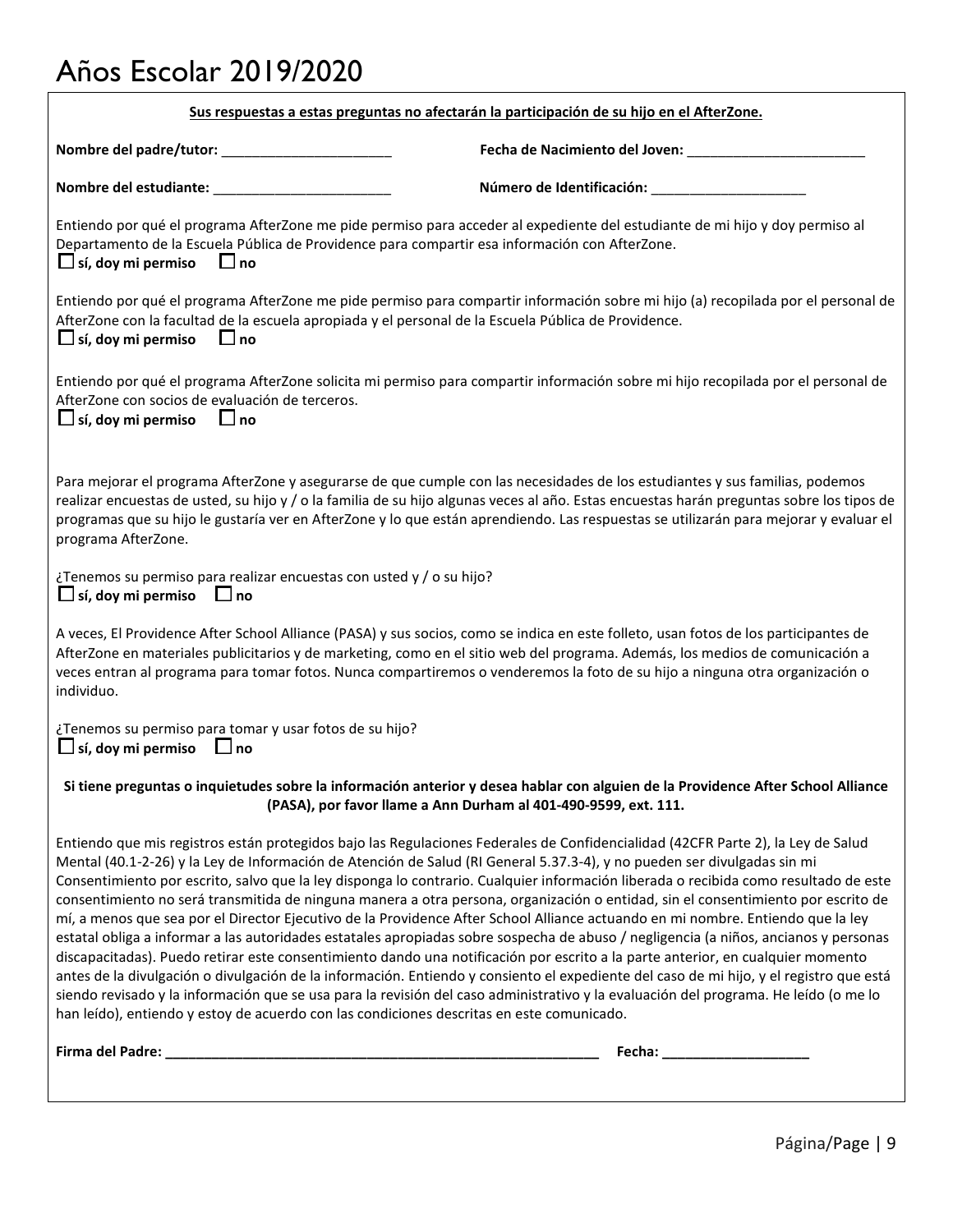### **programs**

Sign up for the fall programs you want by writing the name in the 'program choices' box at the end of the activities list. Some programs meet on multiple days a week. Students must attend **all** days.

Inscríbase en los programas de otoño que desea escribiendo el nombre en el cuadro "opciones de programa" al final de la lista de actividades. Algunos programas se reúnen en varios días a la semana. Los estudiantes deben asistir **todos** los días.

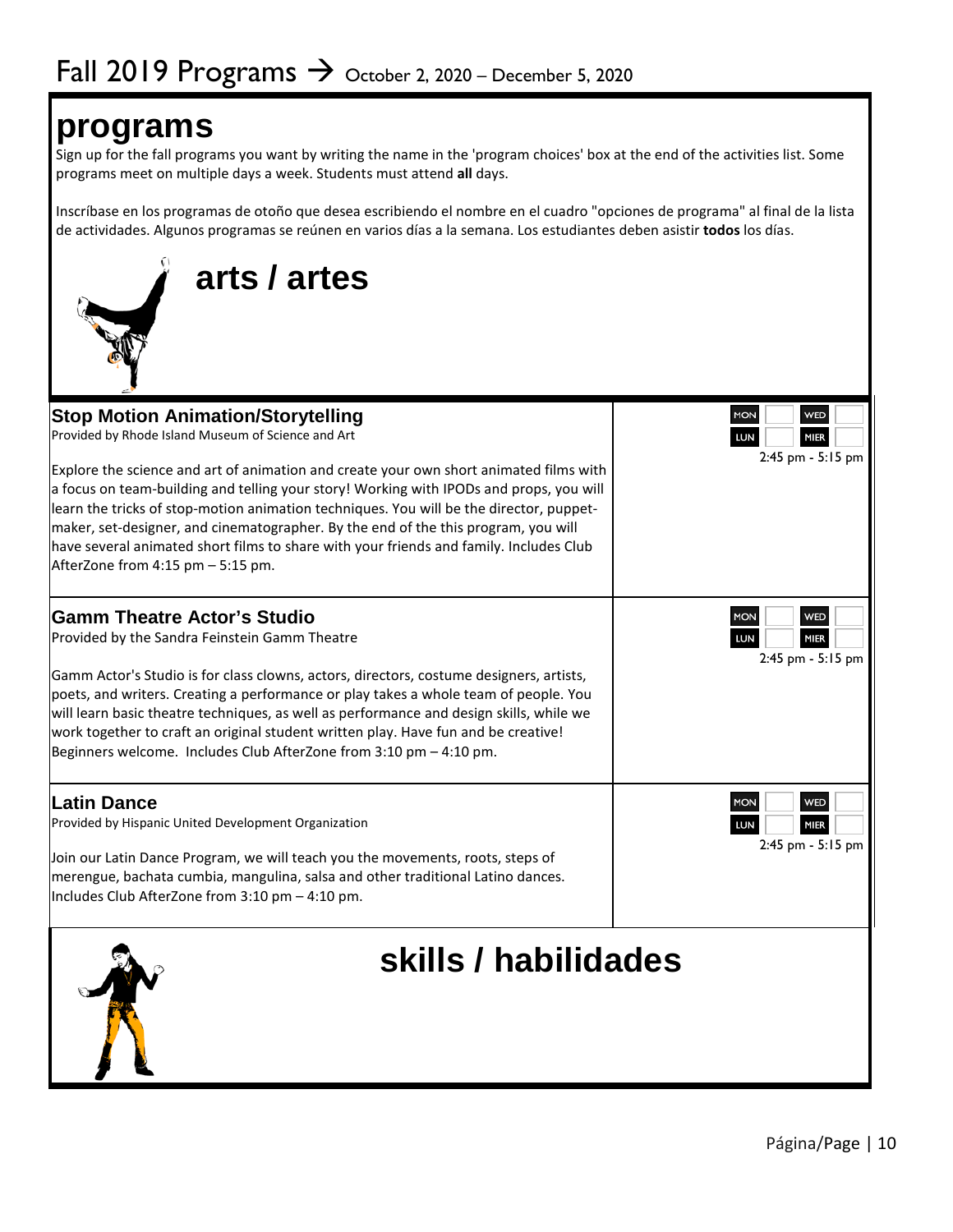| <b>Graphic Design</b><br>Provided by the FabNewport                                                                                                                                                                                                                                                                                                        | <b>TUE</b><br>THL<br><b>MAR</b><br><b>IUEV</b><br>2:45 pm - 5:15 pm |
|------------------------------------------------------------------------------------------------------------------------------------------------------------------------------------------------------------------------------------------------------------------------------------------------------------------------------------------------------------|---------------------------------------------------------------------|
| Want to make the world look cool? Discover graphic design with an experienced<br>designer and artist. Learn computer design skills and art skills. Learn how to bring your<br>ideas to life on clothes and posters, on websites and social media. Design the world you<br>want to live in. Make your life. Includes Club AfterZone from 3:10 pm - 4:10 pm. |                                                                     |
| <b>Mindful Stretching</b><br>Provided by Joann Ayuso                                                                                                                                                                                                                                                                                                       | <b>TUE</b><br>тни<br><b>MAR</b><br><b>IUEV</b><br>2:45 pm - 5:15 pm |
| Stretch, Be mindful and have fun! Includes Club AfterZone from 3:10 pm – 4:10 pm.                                                                                                                                                                                                                                                                          |                                                                     |
| sports / deportes                                                                                                                                                                                                                                                                                                                                          |                                                                     |
|                                                                                                                                                                                                                                                                                                                                                            |                                                                     |
| <b>Beat the Streets Wrestling</b><br>Provided by Beat the Streets Providence                                                                                                                                                                                                                                                                               | <b>MON</b><br><b>WED</b><br><b>MIER</b><br>LUN<br>2:45 pm - 5:15 pm |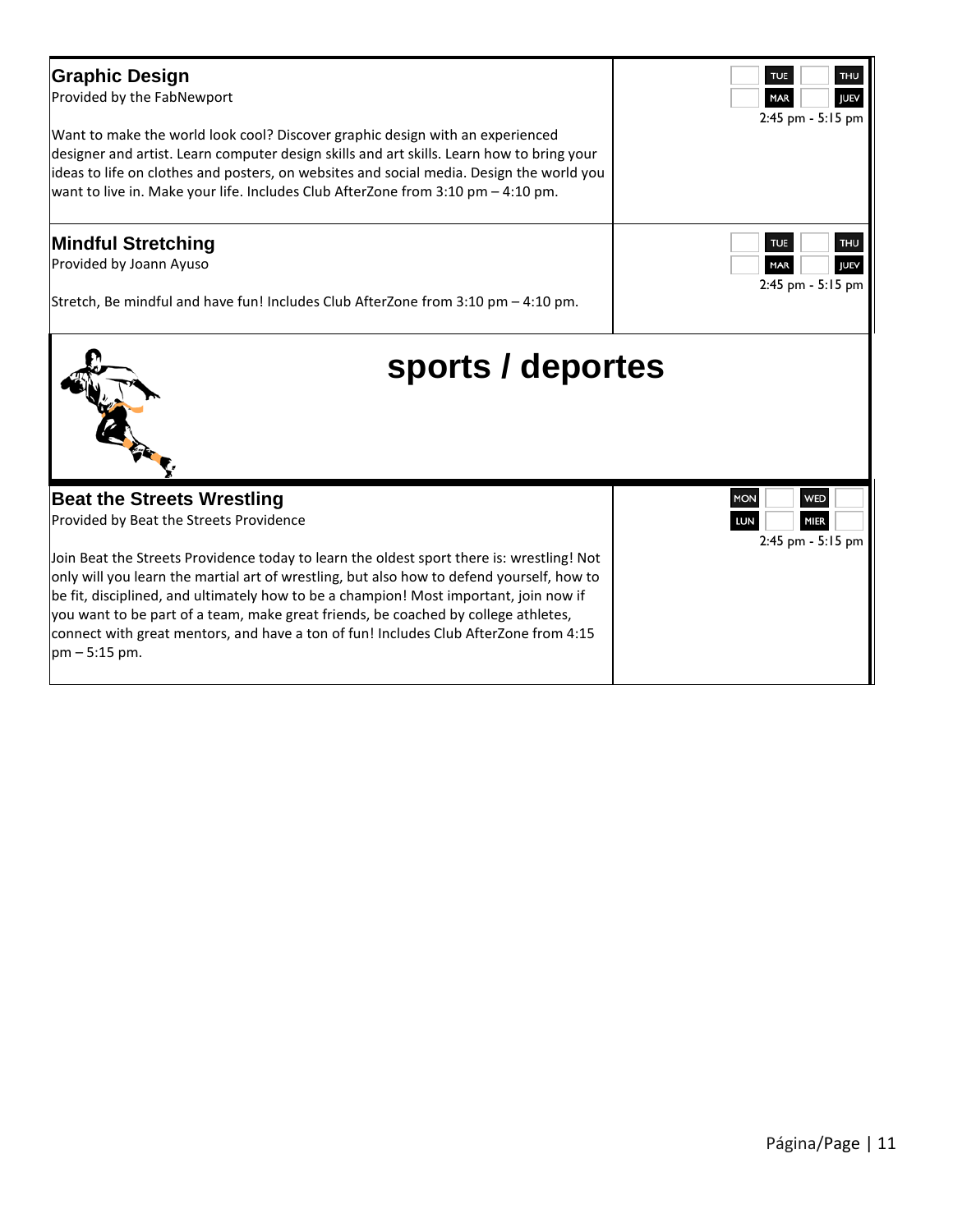|                                           | program choices / opciones de programa<br>Please list your first and second choices. / Por favor escribe su primera y segunda elección.<br>Monday (Lunes) / Wednesday (Miércoles): |  |
|-------------------------------------------|------------------------------------------------------------------------------------------------------------------------------------------------------------------------------------|--|
| <b>First Choice:</b><br>Elección Primera: | <b>Second Choice:</b><br>Elección Segunda:                                                                                                                                         |  |
|                                           | Tuesday (Martes) / Thursday (Jueves):                                                                                                                                              |  |
| <b>First Choice:</b><br>Elección Primera: | <b>Second Choice:</b><br>Elección Segunda:                                                                                                                                         |  |

## **fall 2019 providers / proveedores**

FabNewport **FabNewport Rhode Island Museum of Science and Art** Hispanic United Development Organization Beat the Streets Providence Joann Ayuso **Sandra Feinstein Gamm Theatre** Sandra Feinstein Gamm Theatre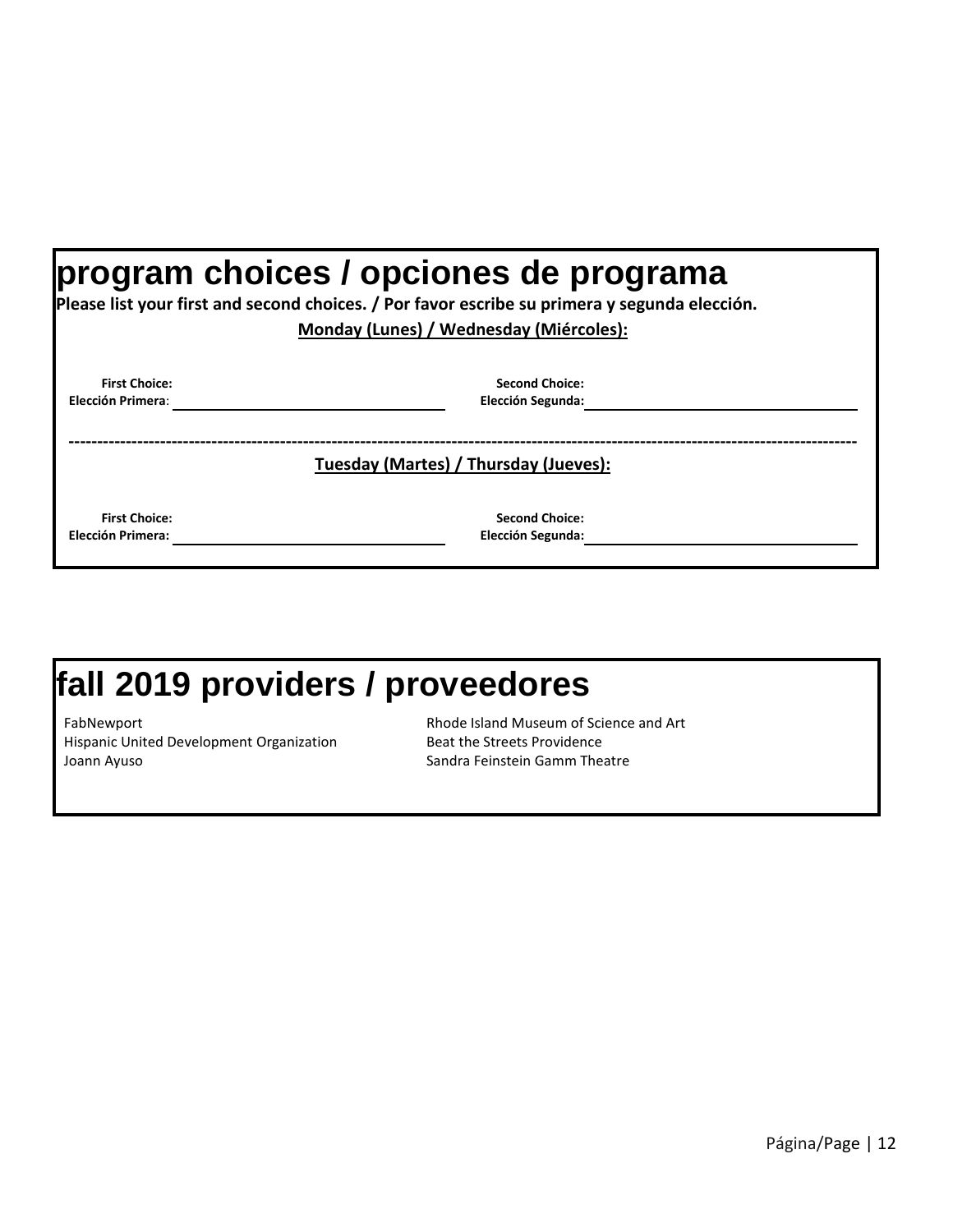## **fall 2019 permission**

**Parent/Guardians:** 

#### **Please carefully read and sign the following**

I, the undersigned, hereby understand, acknowledge, and agree that:

- I have read and understood the foregoing information.
- Participation by my child in the AfterZone Program (the "Program") and providing information about my child may involve certain risks.
- By allowing my child to participate in the Program and consenting to provide information as described herein, I am assuming all of these risks, including (but not limited to) any physical risks or risk of injury that may be associated with the nature of the Program.
- All Program employees are employees of the individual providers operating the Program and that these providers are responsible for the operation of the Program and the supervision of the personnel associated with their individual programs or handling my child's information.
- The Providence After School Alliance, Inc. and its partners as listed in this brochure take no responsibility for any occurrence relating to or arising out of these programs operated by the individual providers or the use or receipt of my child's information.
- My child may ride on school buses, and Program partner vehicles between program sites
- My child may participate in activities at my child's school as well as other off-site locations throughout Providence, as specified in the registration brochure, realizing that this might include special activities, such as off-site events, end-ofthe-year celebrations, performances, and field trips and realize that some of these may take place outside of regular AfterZone program hours.
- My child may receive first aid and/or CPR, or emergency medical treatment as authorized by the program staff, if needed, while participating in the Program.

In accordance with Section 7-6-9 of the Rhode Island General Laws (Entitled "Exemption from Liability to Participants in Sponsored Athletic or Sports Events," I hereby waive any liability that PASA, AfterZone Site Management Agencies, Program providers, and any of their officers, directors, trustees, agents, servants, or employees might have for, and agree that they shall not be liable for any bodily injury to my child incurred while he/she is practicing for, or participating in, any contest or exhibition of an athletic, or sports nature AfterZone-sponsored activity, I hereby assume the risk of any bodily injury incurred by my child while practicing for or participating in any of these activities.

Further I agree that I will not seek to hold The Providence After School Alliance, Inc., nor its partners as listed in this brochure responsible for any losses or damages which I or my child may incur in connection therewith, including any mistakes, negligence, omissions, or acts whatsoever of any party in connection with the Program.

| Parent                     |  |
|----------------------------|--|
| Signature:<br>Print Parent |  |
|                            |  |
| Name:                      |  |
| Date:                      |  |
|                            |  |
|                            |  |

### **Return completed brochures to your school's main office ONLY.**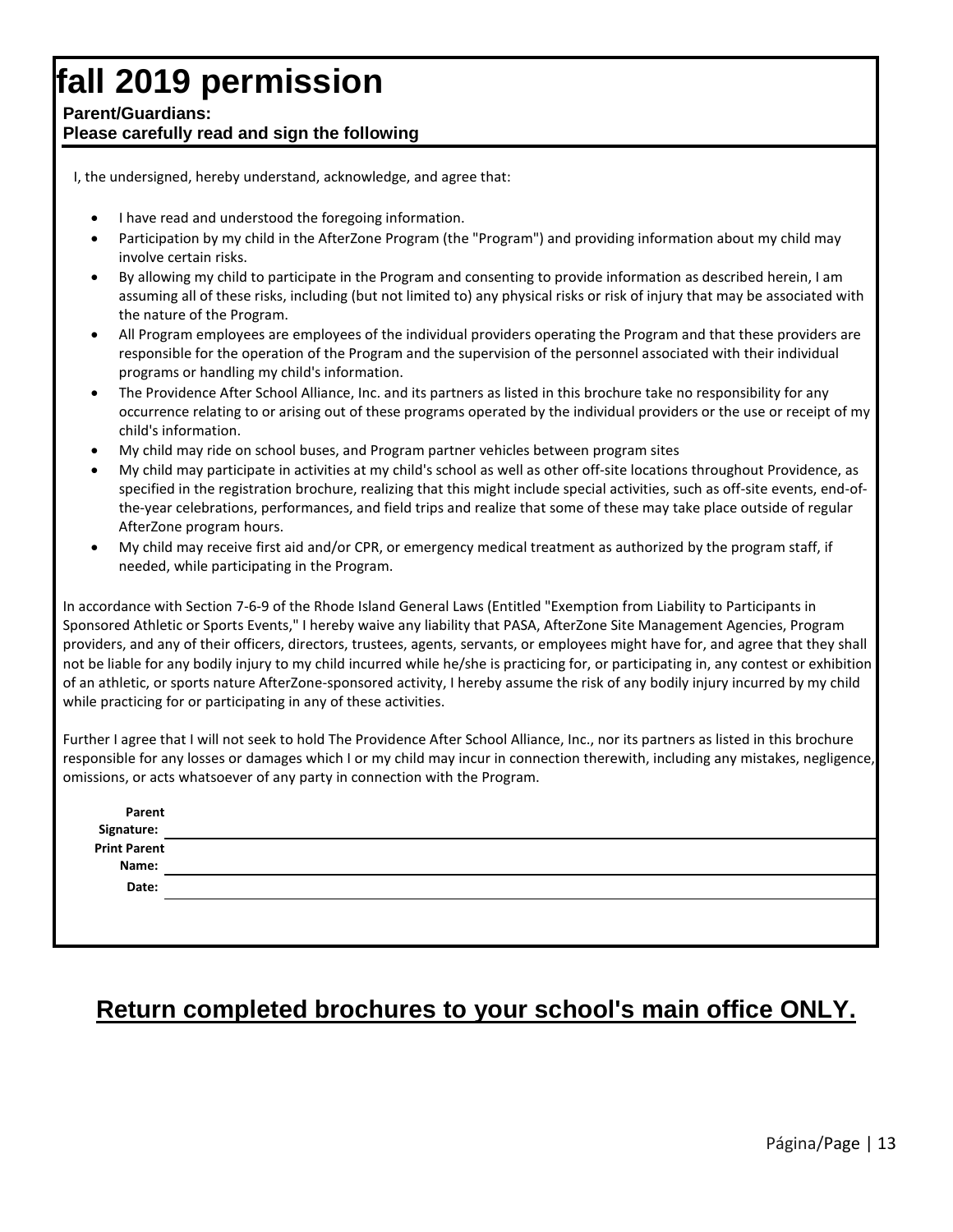## **permiso para el otoño 2019**

#### **padres/tutor legal:**

#### **por favor leer con cuidado y firmar.**

Yo, el firmante, entiendo, reconozco y acepto que:

- He leído y entendido la información anterior.
- La participación de mi hijo en el Programa AfterZone (el "Programa") y el suministro de información sobre mi hijo puede implicar ciertos riesgos.
- Al permitir que mi hijo/a participe en el Programa y consiente en proporcionar la información descrita aquí, estoy asumiendo todos estos riesgos, incluyendo (pero no limitado a) cualquier riesgo físico o riesgo de lesión que pueda estar asociado con la naturaleza del Programa.
- Todos los empleados del Programa son empleados de la operación del Programa y la supervisión del personal asociado con sus programas individuales o el manejo de la información de mi hijo.
- La Providence After School Alliance, Inc. Y sus socios mencionados en este folleto no asumen ninguna responsabilidad por cualquier incidente relacionado o derivado de estos programas operados por los proveedores individuales o el uso o recepción de la información de mi hijo.
- Mi hijo(a) puede viajar en las autobuses escolares, y los vehículos asociados del Programa entre los sitios del programa.
- Mi hijo/a puede participar en actividades en la escuela de mi hijo así como en otras ubicaciones fuera de la escuela en Providence, como se especifica en la folleto de inscripción, comprendiendo que esto podría incluir actividades especiales, tales como eventos fuera del sitio, celebraciones, actuaciones u excursiones y se dan cuenta de que algunas de ellas pueden tener lugar fuera de las horas regulares del programa AfterZone.
- Que mi hijo/a reciba primeros auxilios y/o RCP u otro tratamiento médico de emergencia autorizado por el personal del programa, si es necesario, mientras participa en el programa.

De acuerdo con la Sección 7-6-9 de las Leyes Generales de Rhode Island (titulada "Exención de responsabilidad a los participantes en eventos deportivos o deportivos patrocinados", renuncio a cualquier responsabilidad de PASA, agencias de gestión de sitios AfterZone, proveedores del programa y cualquiera de Sus funcionarios, directores, fideicomisarios, agentes, empleados o empleados podrían tener y aceptar que no serán responsables de ninguna lesión corporal a mi hijo incurrido mientras está practicando o participando en cualquier concurso o exhibición de Una actividad deportiva o deportiva patrocinada por AfterZone, por la presente asumo el riesgo de cualquier lesión corporal incurrida por mi hijo durante la práctica o participación en cualquiera de estas actividades.

Además, estoy de acuerdo en que no trataré de retener a La Providence After School Alliance, Inc., ni a sus socios como se enumeran en este folleto, responsables de las pérdidas o daños que yo o mi hijo pueda incurrir en relación con ellos, incluyendo cualquier error, negligencia, Omisiones o actos de cualquier parte en relación con el Programa.

| Firma de<br>Padre:   |  |
|----------------------|--|
| Nombre del<br>Padre: |  |
| Fecha:               |  |
|                      |  |

### **SOLAMENTE devuelva los folletos a la oficina principal de su escuela.**